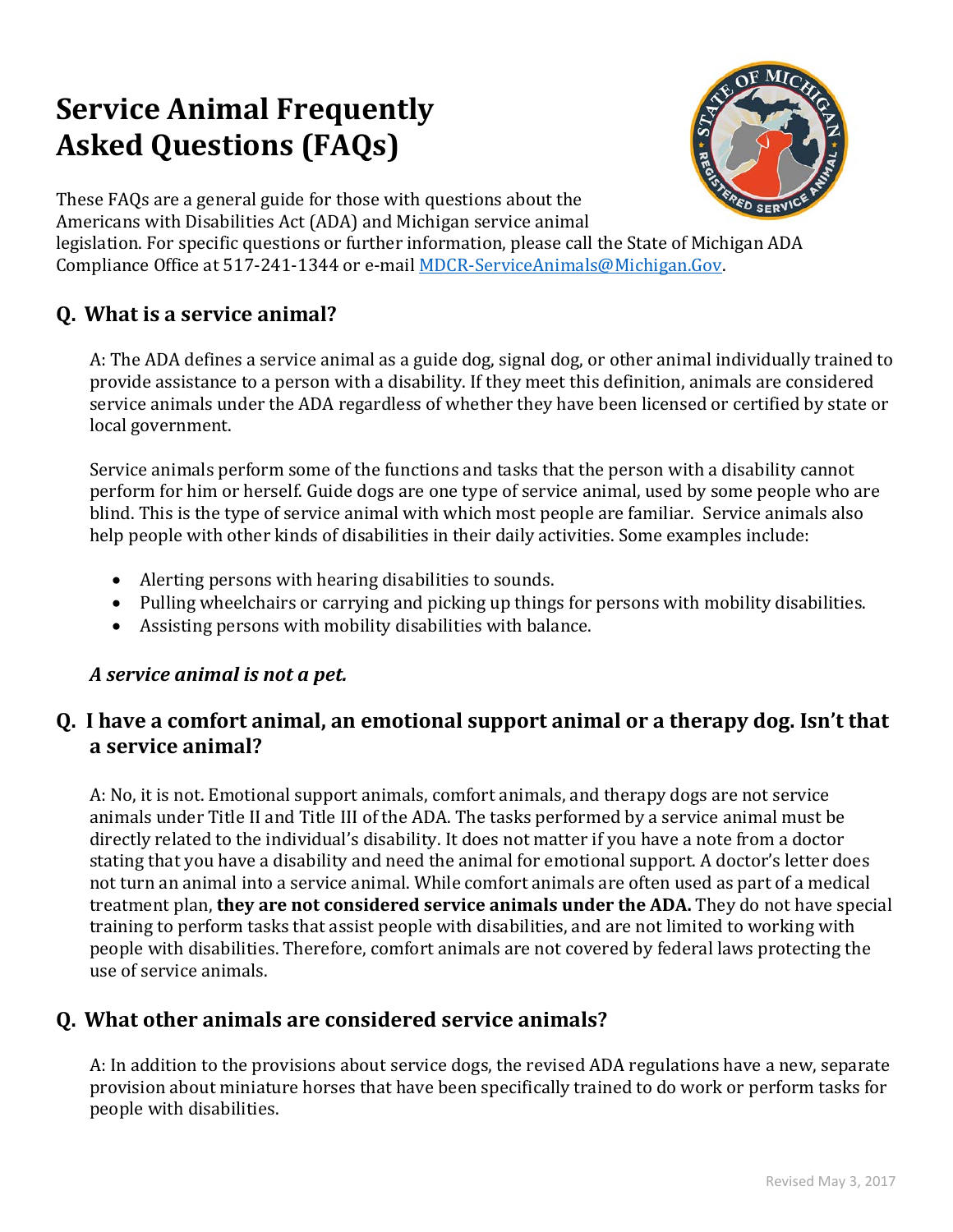#### **Q. Are there specific requirements pertaining to miniature horses as service animals?**

A: Yes, a miniature horse generally ranges in height from 24 inches to 34 inches measured to the shoulders and generally weighs between 70 to 100 pounds. The regulations set out four assessment factors to assist entities in determining whether miniature horses can be accommodated in a facility:

- 1. Whether the miniature horse is housebroken;
- 2. Whether the miniature horse is under the owner's control;
- 3. Whether the facility can accommodate the miniature horse's type, size, and weight; and
- 4. Whether the miniature horse's presence will not compromise legitimate safety requirements necessary for safe operation of a facility.

#### **Q. How can I tell if an animal is really a service animal and not just a pet?**

A: If you are not certain whether an animal is a service animal, you **may** ask the person with the animal **ONLY** these questions:

- 1. **Is the animal a service animal required because of a disability,** and
- 2. **What work or task has the animal been trained to perform?**

You **may not** ask about a person's disability, require medical documentation, require a special identification card or training documentation for the service animal or ask that the service animal demonstrate its ability to perform the work or task.

#### **Q. Does Michigan require my service animal to be registered, certified or licensed?**

A: No. Mandatory registration of service animals is not permissible under the ADA. Michigan has a **voluntary** identification card and patch available for a service animal upon request through the Michigan Department of Civil Rights. Email: [MDCR-ServiceAnimals@Michigan.Gov.](mailto:MDCR-ServiceAnimals@Michigan.Gov)

## **Q. Must a service dog be on a leash?**

A: Under the ADA, service dogs must be harnessed, leashed, or tethered, unless the devices interfere with the service dog's work or the individual's disability prevents using these devices. In that case, the individual must maintain control of the animal through voice, signal, or other effective controls.

#### **Q. Are businesses allowed to question me or refuse to give me service?**

A: The business may ask you **only** the two questions listed earlier.

Service animals may go anywhere the public has access as long as they are well behaved. You are allowed to have your service animal with you in your apartment, hotel room, stores, theaters, restaurants, on beaches, airplanes, etc., without having to pay extra fees or deposits.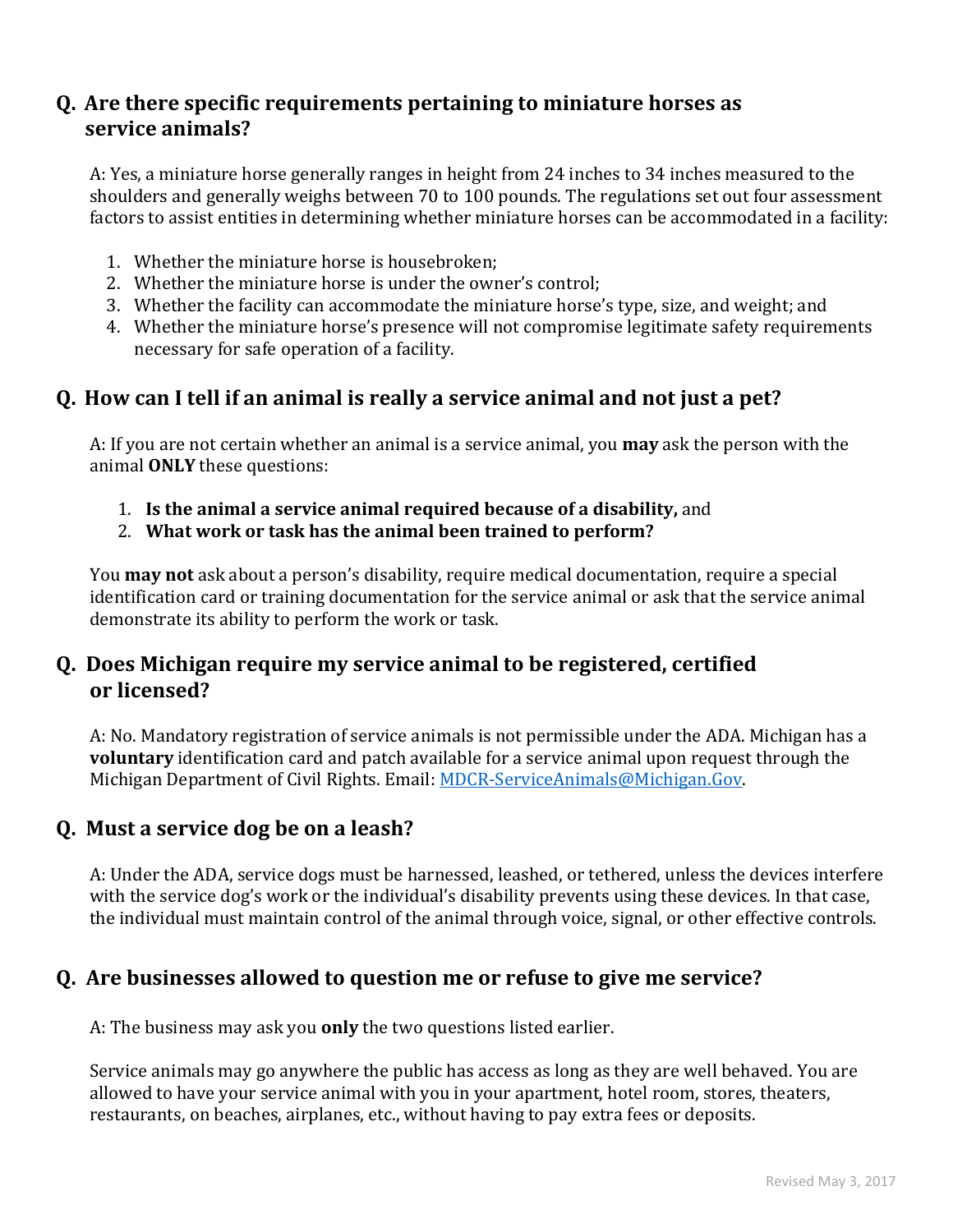#### **Q. What if a business refuses to provide service or allow me in with my service animal?**

A: You may file a complaint with the Michigan Department of Civil Rights at **1-800-482-3604** or send an e-mail to [MDCRServiceCenter@Michigan.Gov.](mailto:MDCRServiceCenter@Michigan.Gov)

## **Q. Is a business owner responsible for the animal while the person with a disability is in the business?**

A: No. The care and supervision of a service animal is solely the responsibility of his or her owner. The business owner is not required to provide care, food, water or a special location for the animal.

## **Q. May I take a service animal into a food establishment?**

A: Yes. Establishments that sell or prepare food must allow service animals in public areas even if state or local public health codes prohibit animals on the premises.

#### **Q. May a person be asked to leave if the service animal is being disruptive?**

A: Yes. Someone with a service animal may be asked to remove the animal from the premises if:

- 1. The animal is out of control and the handler does not take effective action to control it, or
- 2. The animal is not housebroken. If the service animal has had an accident the owner/handler is responsible for cleaning the area where the accident occurred.

When there is a legitimate reason to ask that a service animal be removed, staff must offer the person with the disability the opportunity to obtain goods or services without the animal's presence.

## **Q. What if a service animal does damage while in my business?**

A: A public entity or private business is not responsible for the care or supervision of a service animal. If a public entity or private business normally charges individuals for damage they cause, the service animal handler may be charged for damage caused by the service animal.

# **Q. What if a customer or employee in my business is allergic to dogs or horses?**

A: Allergies to dogs or horses is not a valid reason for denying access or refusing service to people using service animals. When a person who is allergic to dog or horse dander and a person who uses a service animal must spend time in the same room or facility, they both should be accommodated by assigning them, if possible, to different locations within the room or different rooms in the facility.

## **Q. Must a service animal be trained by someone certified or licensed?**

A: No. People with disabilities have the right to train the animal themselves and are not required to use a professional service animal training program.